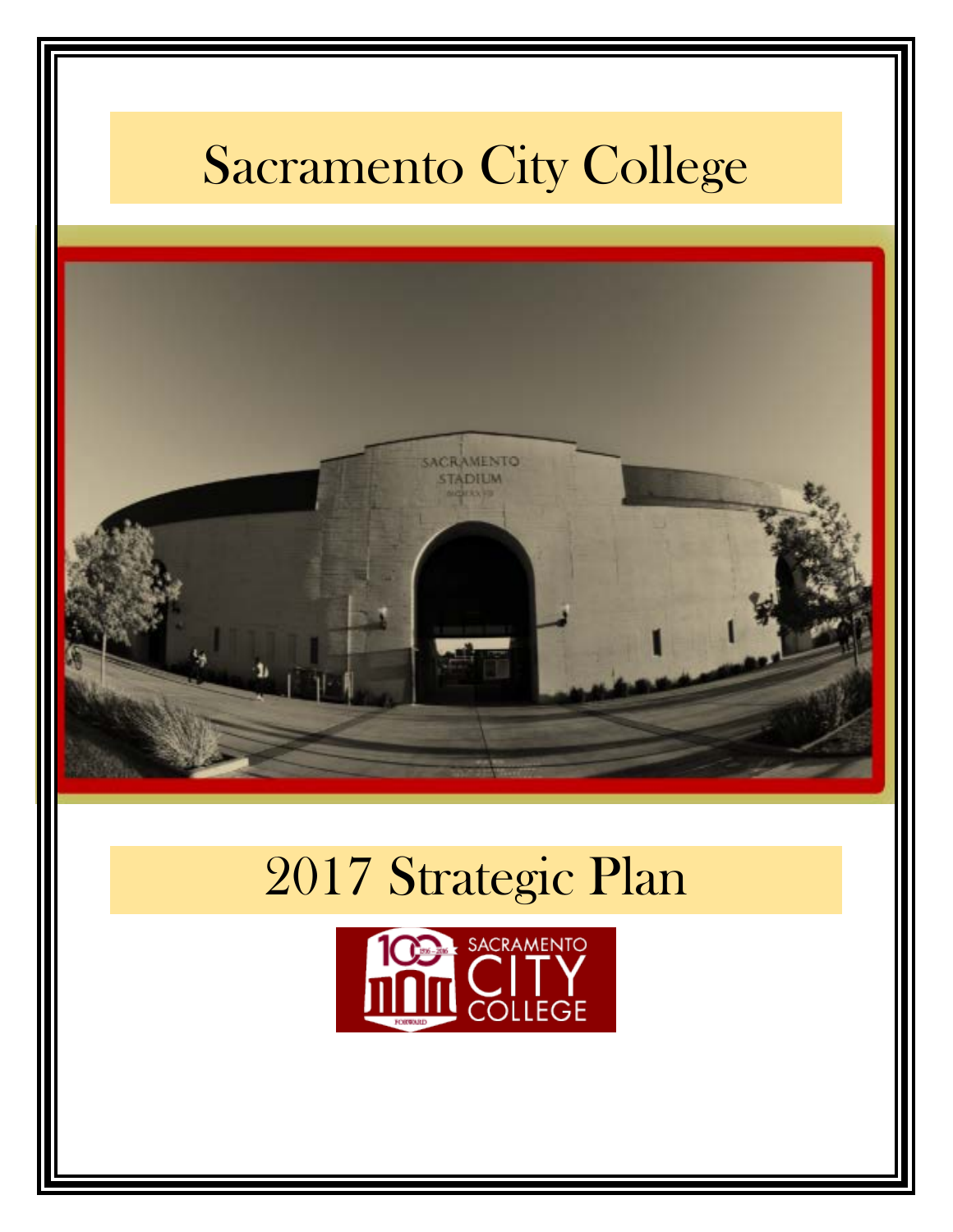Founded in 1916 as a department of Sacramento High School, Sacramento City College is the seventh oldest public community college in California and the oldest institution of higher learning in Sacramento.

Sacramento City College has a proud history as a pioneer in the region for diversity, quality education, and community partnership. Rare for its time, SCC was founded by a woman (Belle Cooledge) and with an all female class as its first graduates, the college began with the spirit of inclusion at its very heart. First known as Sacramento Junior College, Cooledge founded the college to provide a safe, welcoming place for students to learn the basics for a college education, and to be a gathering spot for extracurricular activities that would bring the community together. With this founding principle, Sacramento Junior College opened in 1916 on the top floor of Sacramento High School with 46 students and 16 part-time instructors.

The college eventually gained its own campus at the corner of Sutterville and Freeport where it opened its doors to students in 1926. The campus consisted of just two buildings at the time. Thirty-eight years later, as a result of a March 17, 1964 election, Sacramento City College separated from the Sacramento City Unified School District to join the newly organized Los Rios Junior College District which assumed the operation of American River College and Sacramento City College. In 1970 the newly renamed Los Rios Community College District opened a third campus, Cosumnes River College. Folsom Lake College became the fourth fully accredited college in the District in 2003.

SCC has grown in leaps and bounds in many ways. Now, nearly 100 years later, SCC has certainly evolved with the times, but at its heart the college vision remains the same: to create a learning community that celebrates diversity, nurtures personal growth, and inspires academic and economic leadership.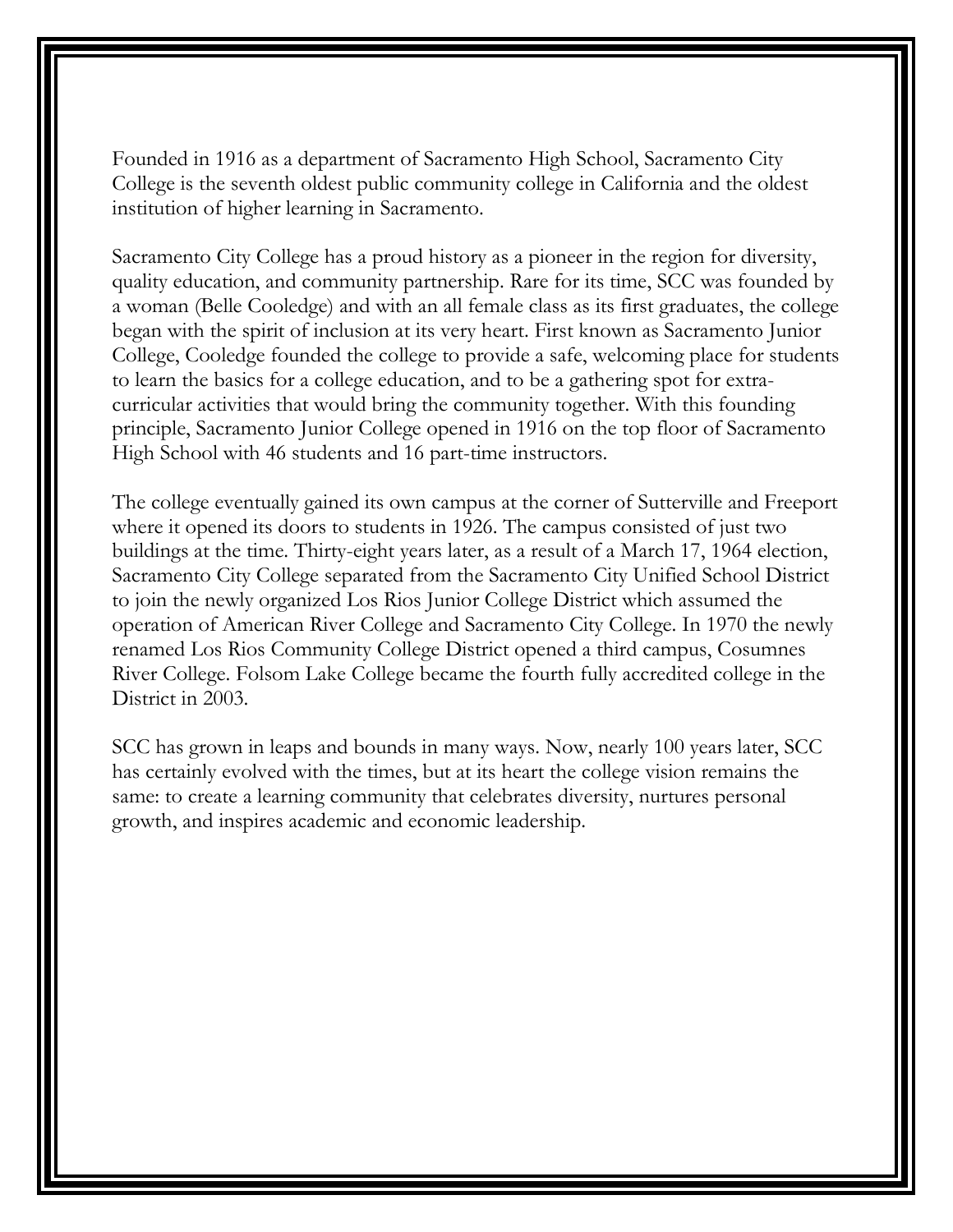# MISSION, VISION & VALUES

The parameters of strategic planning at SCC are created through the alignment of SCC's Mission, Vision, and Values statements.

#### **OUR MISSION**

Sacramento City College is an open-access, comprehensive community college, serving a diverse student population. We provide a wide range of educational opportunities and support services designed to foster the success of all students seeking transfer, career advancement, associate degree and certificate attainment, basic skills development, and personal enrichment. Our commitment to continuous improvement through outcome-guided assessment, planning, and evaluation, promotes student learning. Through these efforts, we contribute to the intellectual, cultural, and economic vitality of the community.

#### **OUR VISION**

Sacramento City College seeks to create a learning community that celebrates diversity, nurtures personal growth, and inspires academic and economic leadership.

#### **OUR VALUES**

Working Together, Pursuing Excellence, and Inspiring Achievement.

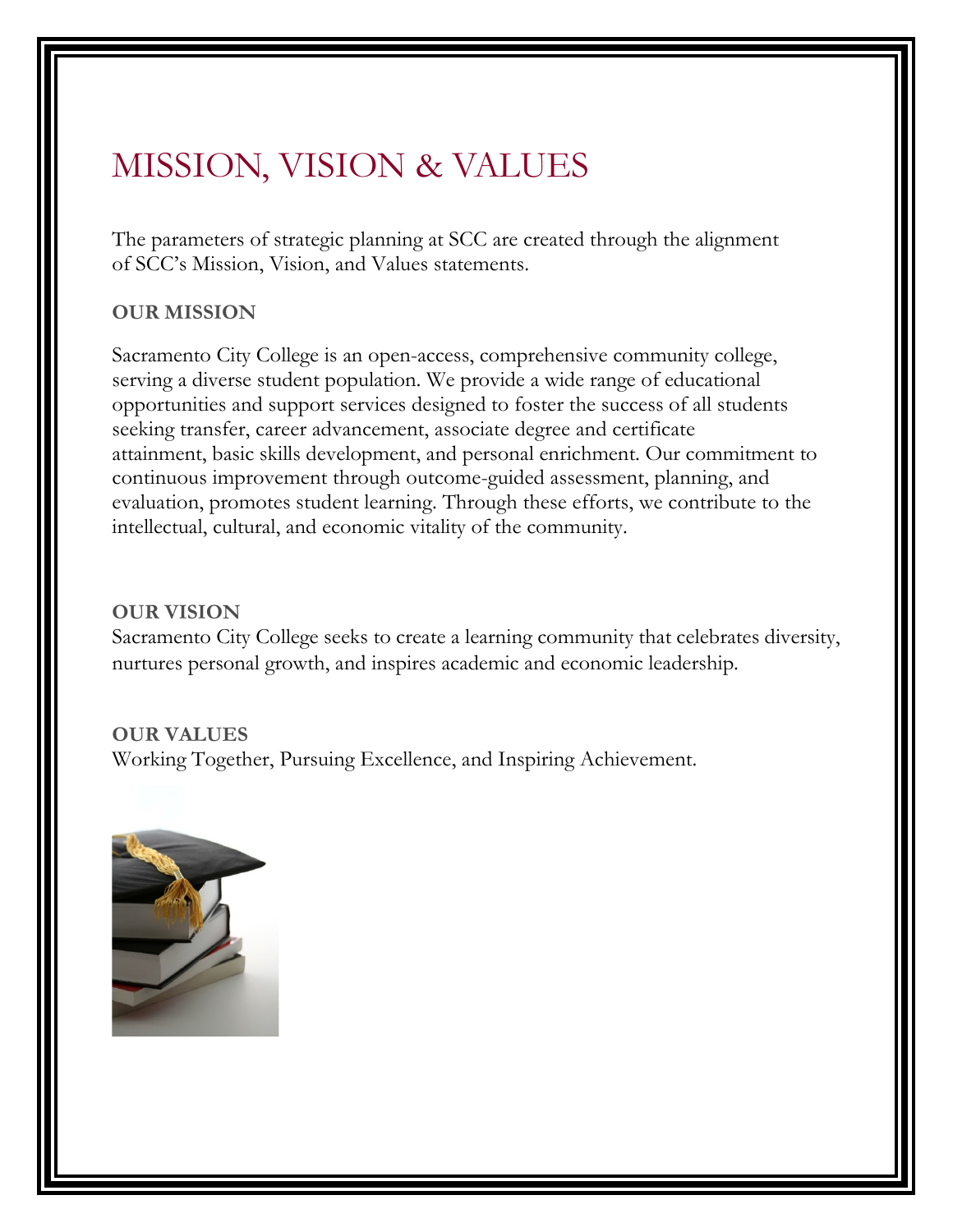# STRATEGIC PRIORITY AREAS

Common threads run throughout the strategic plan; these strengthen the organization and guide our work toward the future.

# High*-q*uality teaching and learning that support student success, retention, and persistence

- increased access and success
- effective student support services
- innovative curriculum
- affordable educational resources

### A college environment that embraces equity and diversity and reduces disproportionate impacts between student populations

- a culturally responsive college culture
- support for disproportionately impacted groups
- increasing faculty/staff diversity

### Clear maps for students leading to completion of educational goals

- clear curriculum maps and educational planning
- workforce pathways that meet community needs
- a focus on first-time freshmen

### Successful enrollment management supported by effective scheduling processes

- a focus on student retention and enrollment growth
- effective course scheduling, including online education
- community connections & outreach

### Modernized, coordinated and sustainable college processes and infrastructure/facilities supported by effective college communication

- effective communication in a welcoming culture
- sustainable processes and practices
- modernized college processes
- infrastructure & resource allocation that supports academic excellence
- up-to-date technology resources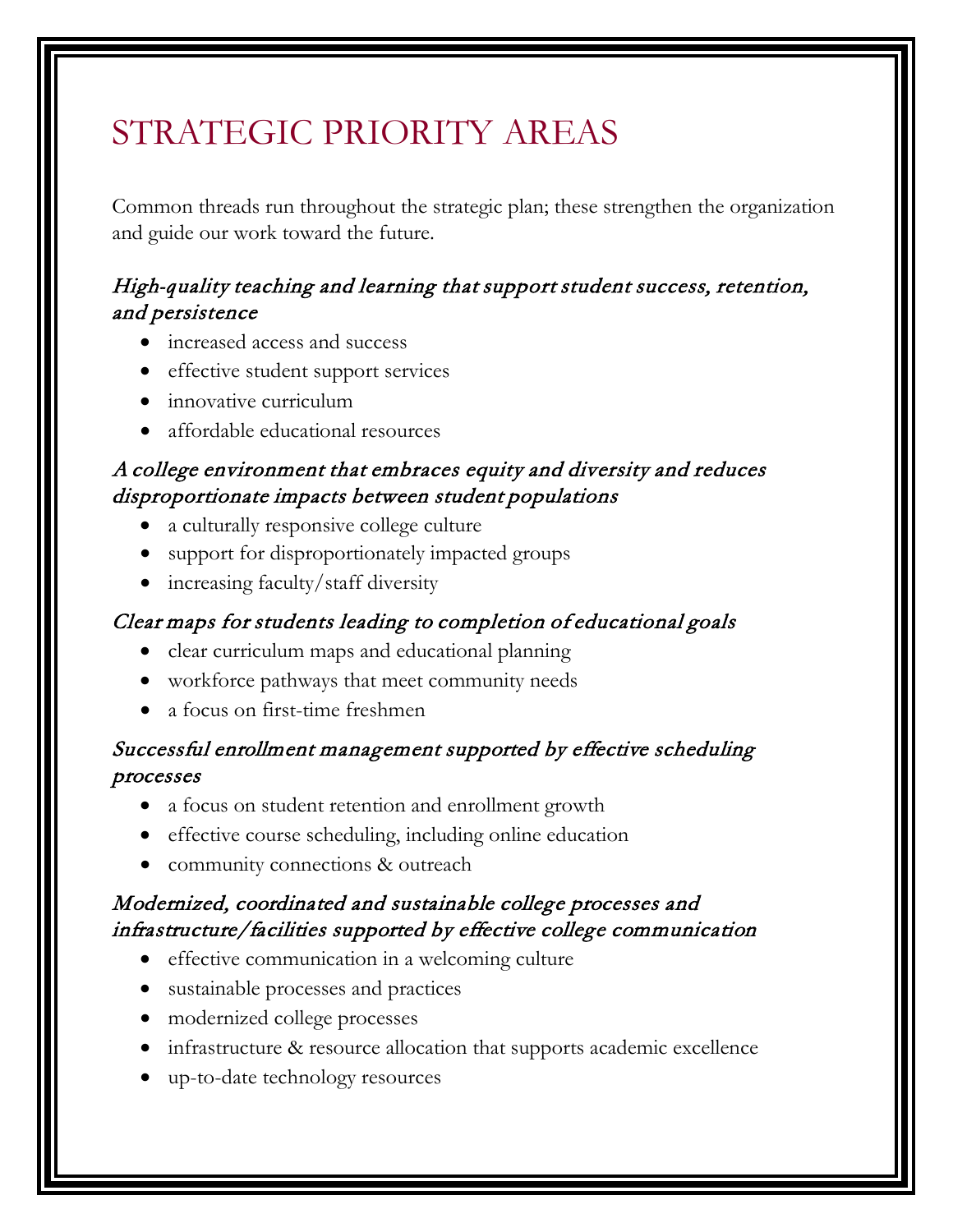# COLLEGE GOALS

The College Goals are key elements of the SCC Strategic Plan and create an institutional fabric that connects the work of groups and individuals across the college into an overarching plan.

**Goal A. Deliver programs and services that demonstrate a commitment to high quality teaching and learning in support of student success and achievement.**

**Goal B. Align processes and practices to assist students in moving from first enrollment to goal completion.** 

**Goal C. Support employee engagement and organizational effectiveness by providing an excellent working environment.**

**Goal D. Provide a college environment that embraces equity and diversity and reduces disproportionate impacts between student populations.** 

**Goal E. Enhance connections to the Sacramento region with a focus on serving the community, including meeting workforce needs.**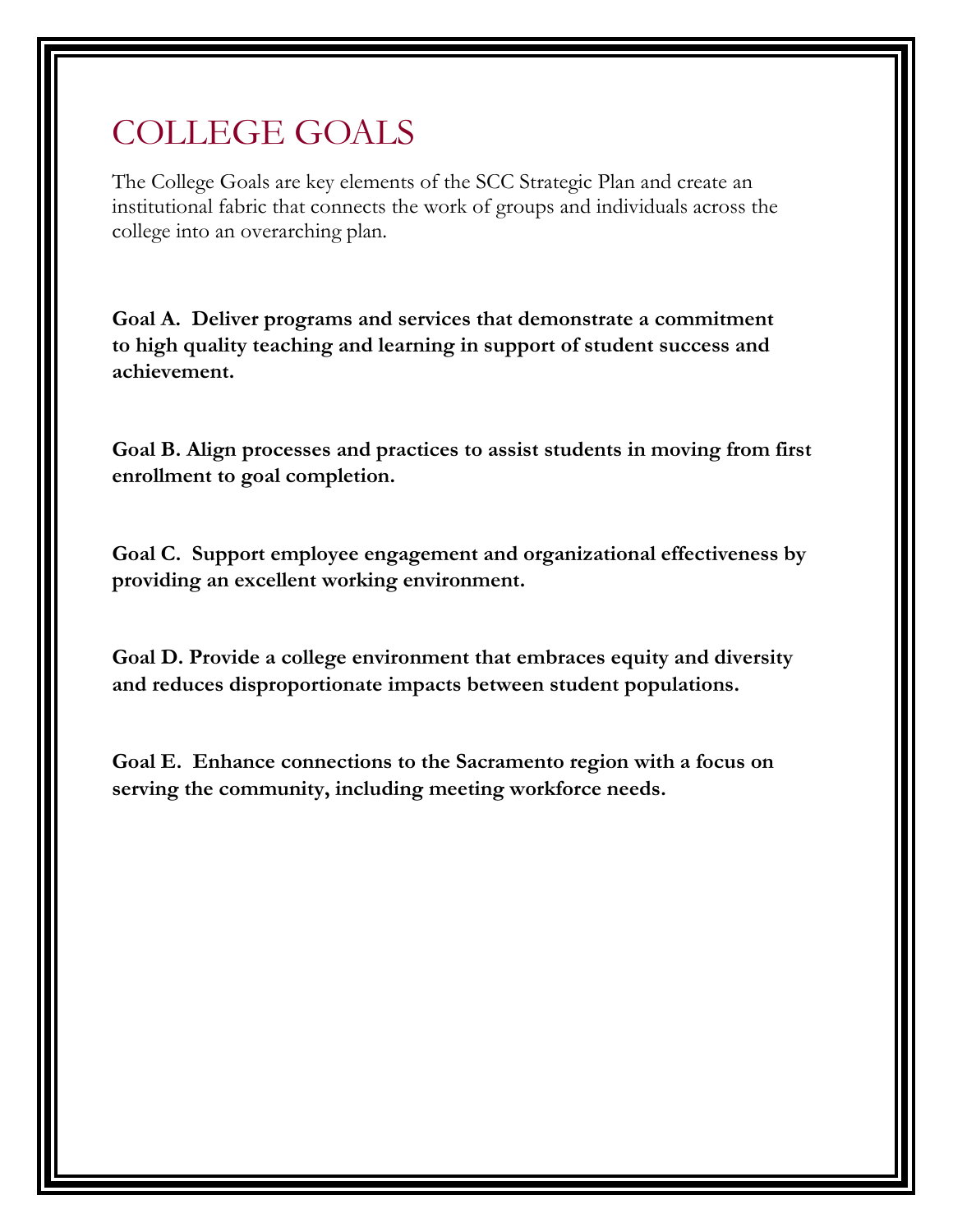# STRATEGIES AND INDICATORS



The Strategies and Indicators outline key actions and evaluation tools, leading to feedback processes that are incorporated into the planning cycle.

#### **Goal A. Deliver programs and services that demonstrate a commitment to high quality teaching and learning in support of student success and achievement.**

#### **Strategies**

- 1. Promote the engagement and success of all students, with a special emphasis on first-year students and disproportionately impacted groups.
- 2. Implement practices and activities that reduce achievement gaps in student success.
- 3. Deliver services, curriculum, and instruction that result in equivalent student outcomes for all modalities and locations.
- 4. Assess outcomes and student learning at the course, program, and institutional levels. Use those assessments to make appropriate changes that support student achievement.
- 5. Improve basic skills competencies in reading, writing, math, and information and technological competency across the curriculum.
- 6. Identify and disseminate educational research and practice-based information about curriculum and teaching methods that are effective for a diverse student body.
- 7. Ensure that students have opportunities to be involved in a range of activities at the college and in the community.

#### **Indicators**

- Overall course success at SCC moving toward the Institutional Effectiveness Partnership Initiative (IEPI) goal of 70% (Institutionally set baseline standard =  $63\%$ ).
- Evidence of high student engagement, e.g. from the Community College Survey of Student Engagement (CCSSE) and other surveys.
- Implementation of the California Common Assessment Initiative for placement assessment.
- Equivalent student outcomes in all locations and modalities.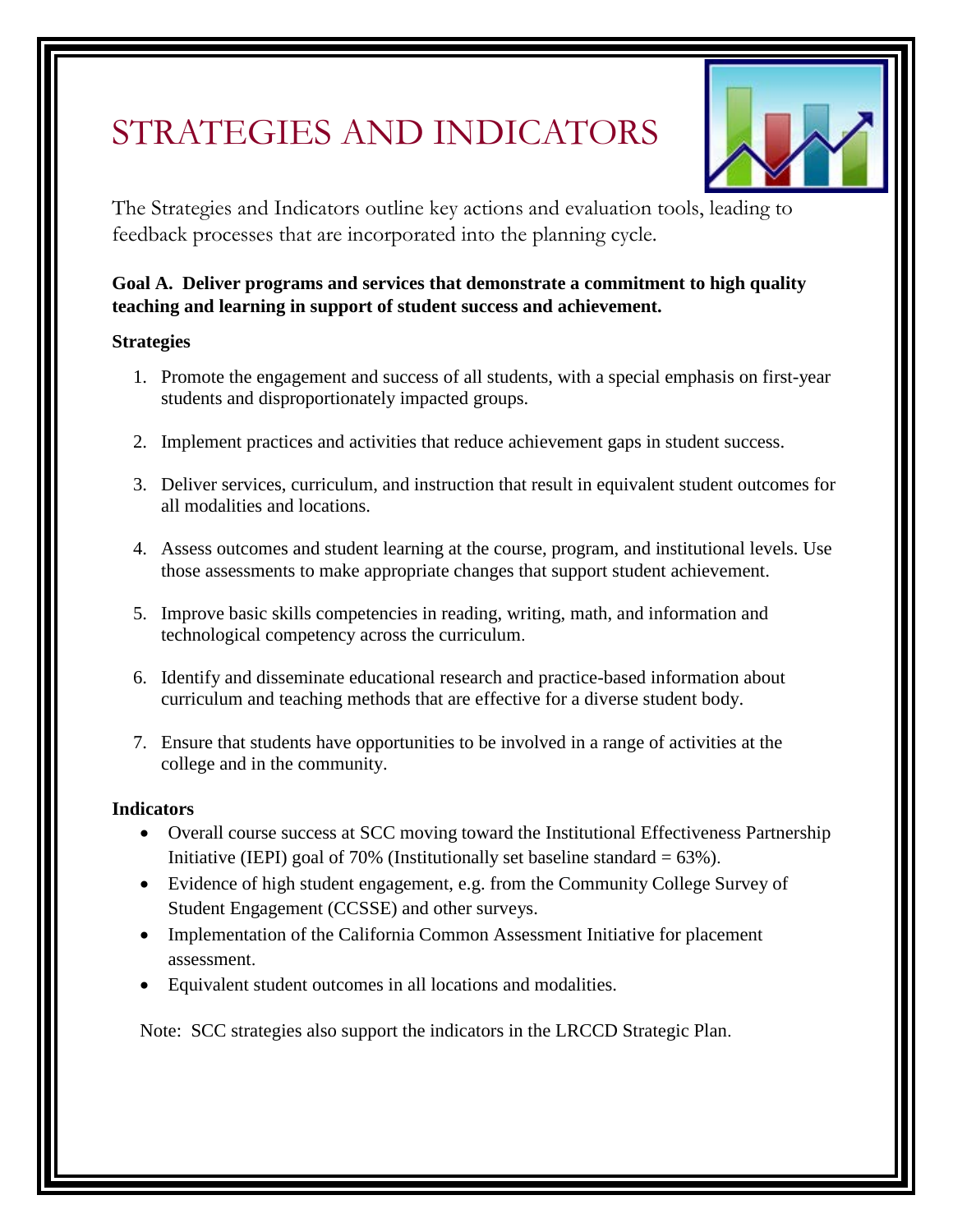#### **Goal B. Align processes and practices to assist students in moving from first enrollment to goal completion.**

#### **Strategies**

- 1. Implement an effective course scheduling system that is integrated with services to students.
- 2. Support community outreach, student recruitment, and "front door" programs and practices that assist students with the transition to college.
- 3. Provide students with clear maps to goal completion and ensure campus-wide communication about college pathways and programs.
- 4. Provide students with the tools and resources that they need to plan and carry out their education, complete degrees and certificates, and/or transfer.
- 5. Provide programs and services that help students overcome barriers to goal completion.
- 6. Present relevant professional development opportunities about current innovations aimed at improving student success and completion.
- 7. Develop an effective multi-constituent process to make recommendations regarding new program opportunities.

#### **Indicators**

- Increased Fall enrollment at SCC exceeding the Fall 2015 value of 23, 229 students (unduplicated headcount).
- Increased Fall-to-Fall persistence at SCC exceeding the Fall 2015 value of 44% (Institutionally set baseline standard  $=$  37%).
- Increased number of degrees and certificates awarded exceeding the 2015-16 value of 1582 degrees and 479 certificates (Institutionally set baseline standard = 1,000 degrees and 350 certificates annually).
- Increased number of students transferring to UC or CSUS exceeding the 2015-16 value of 735 transfers to UC/CSUS (Institutionally set baseline standard = 700 transfers to UC/ CSU).
- Evidence of students' satisfaction with their progress and with the support provided by the college (e.g. from the Perception of Progress Survey and the CCSSE).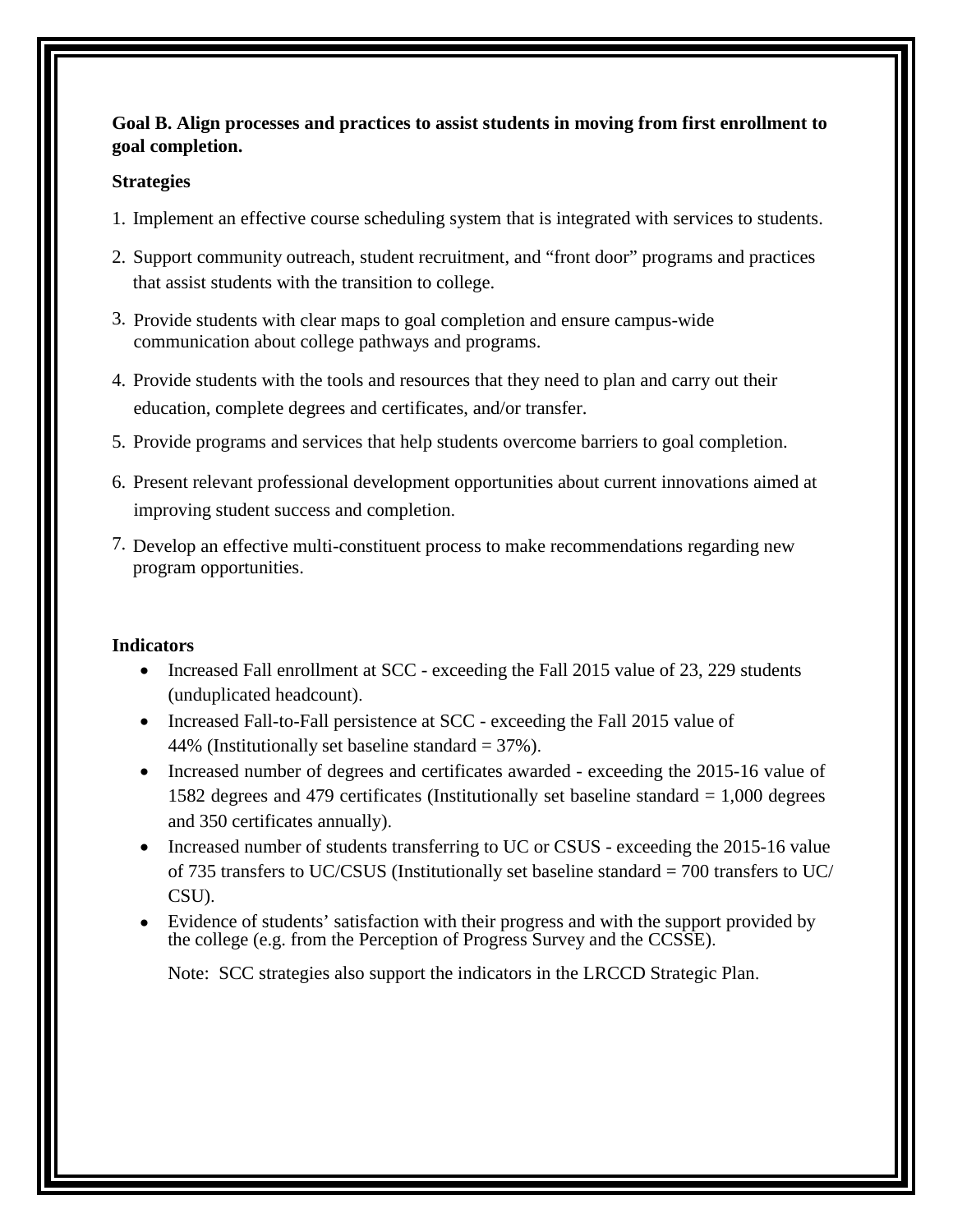#### **Goal C. Support employee engagement and organizational effectiveness by providing an excellent working environment.**

#### **Strategies**

- 1. Review college processes and modify as needed in order to make them more effective and inclusive.
- 2. Implement modernized and coordinated business practices, information technology, and infrastructure.
- 3. Encourage a campus-wide culture of creativity and scholarly innovation.
- 4. Promote health, wellness and safety throughout the institution.
- 5. Utilize quantitative and qualitative data to guide decision-making throughout the institution.
- 6. Continue to exercise transparent and fiscally sound financial management.
- 7. Encourage collegiality, recognition of achievement and participation in decision-making at the college.
- 8. Maintain the quality and effectiveness of the physical plant in order to support access and success for students (i.e. modernization, TAP improvements, equipment purchases, etc.).
- 9. Coordinate and communicate college sustainability efforts to further implement best practices across the College.
- 10. Support participation in professional development activities for all college employee groups.

#### **Indicators**

- Evidence of increased engagement with college processes such as planning and participatory decision-making (e.g. from the Communication and Governance Survey).
- Completion of associated Actionable Improvement Plans identified in the 2015 accreditation Self-Evaluation Report.
- Increased participation in professional development activities.
- Identification and use of key metrics related to business practices and infrastructure.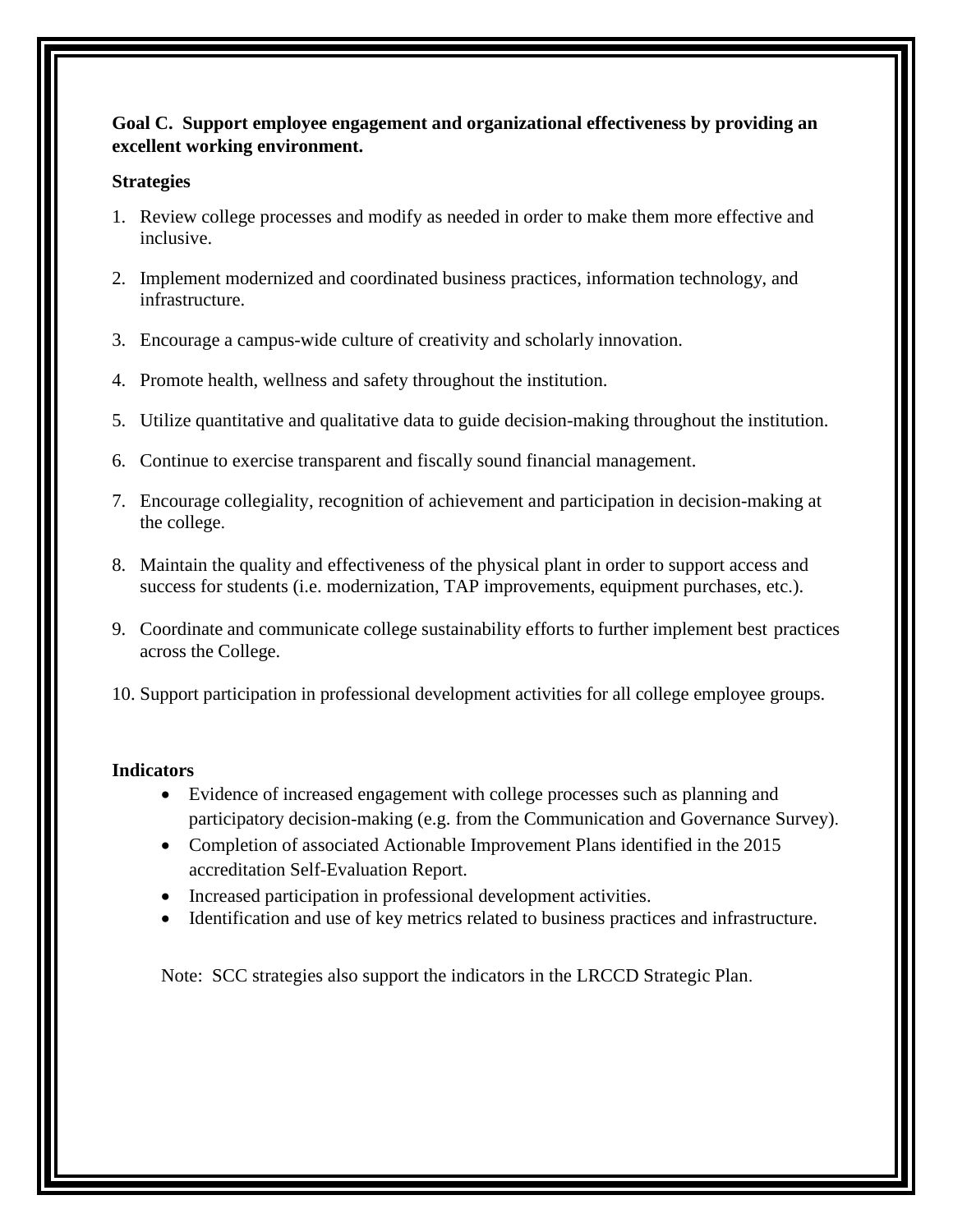# **Goal D. Provide a college environment that embraces equity and diversity and reduces disproportionate impacts between student populations.**

#### **Strategies**

- 1. Identify and disseminate educational research and practice-based information about curriculum and teaching methods that are effective for a diverse student body.
- 2. Implement practices and activities that reduce achievement gaps in student success.
- 3. Scale up SCC programs that have demonstrated success in achieving positive outcomes for disproportionately impacted student groups.
- 4. Use multiple methods to disseminate information to diverse student groups in order to engage them with learning in the college community.
- 5. Provide programs and services that help students overcome barriers to goal completion.
- 6. Build and retain an effective staff that reflects the diversity of our students and community.
- 7. Develop direct student support programs that enable low-income students, unprepared students, and disproportionately impacted (DI) student groups to persist and complete educational goals.
- 8. Provide professional development related to student equity for faculty, staff, and administration.

#### **Indicators:**

- Improve all Student Equity indicator scores by five percentage points or until they no longer meet the three percentage point difference metric for determining disproportionate impact.
- College completion rate for unprepared students moving toward the IEPI 6 year goal (54.3%).
- Evidence of a welcoming campus climate (e.g. from SCC Campus Climate survey).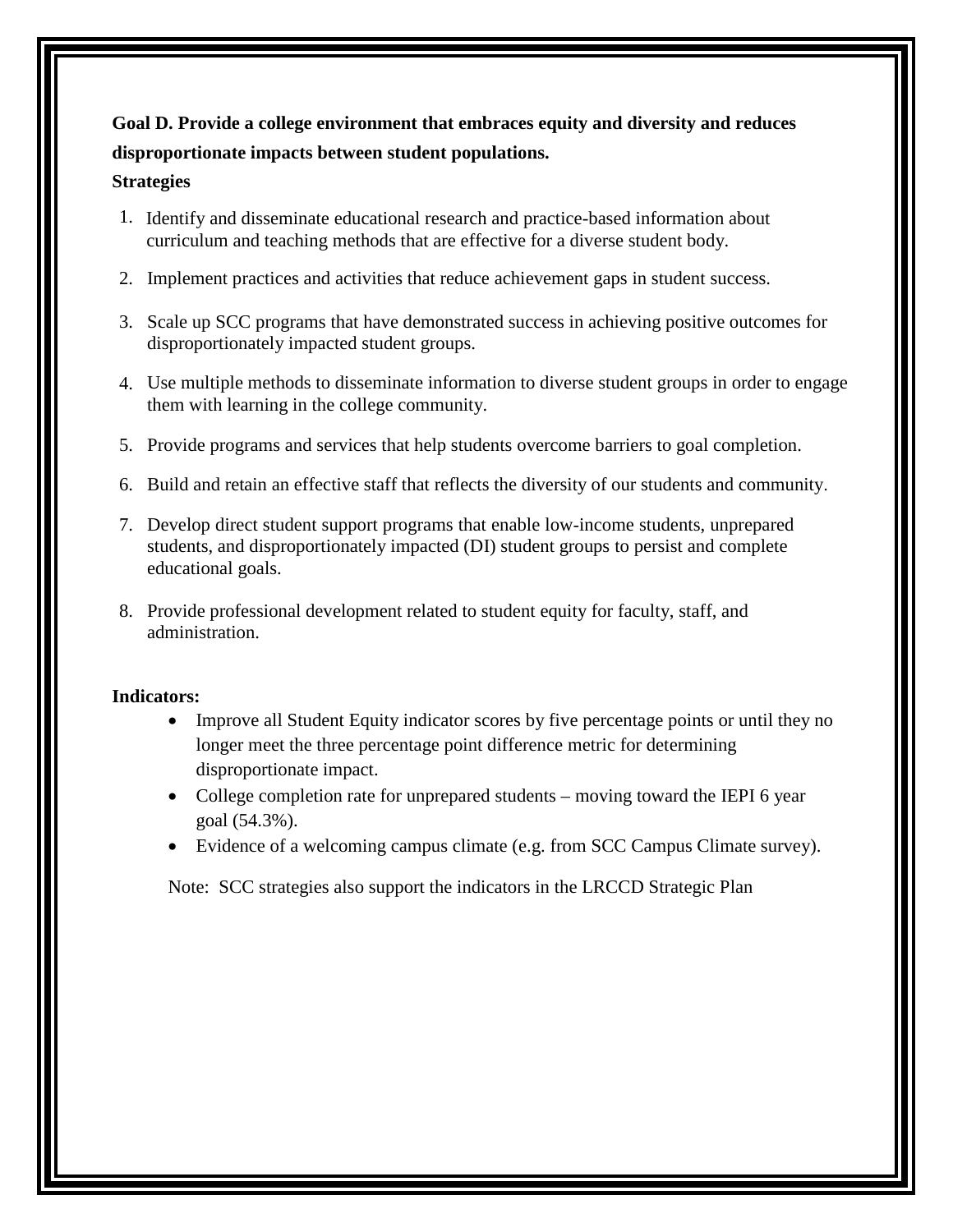#### **Goal E. Enhance connections to the Sacramento region with a focus on serving the community, including meeting workforce needs.**

#### **Strategies**

- 1. Revise or develop courses, programs, schedules and services based on assessment of emerging community needs and available college resources.
- 2. Expand interactions with community partners in order to increase student opportunities for experiences that help them transition to college and careers.
- 3. Ensure that CTE program offerings, including dual enrollment align with emerging regional needs.
- 4. Expand college connections to community-based activities and workforce learning.
- 5. Establish partnerships with community groups with a primary emphasis on serving groups that show disproportionate impact (DI) at the college, e.g. community based organizations, businesses, and social service programs.
- 6. Increase the effectiveness of communication both within the college and between the college and the external community.

#### **Indicators:**

- CTE program licensure exam pass rates exceeding institutionally set baseline standards (80-85% depending on program).
- CTE program graduate employment rates exceeding institutionally set baseline standards (60 to 75% depending on program).
- Implementation of the West Sacramento Promise program.
- Evidence of effective communication with the local community (e.g. from surveys, marketing metrics, etc.).
- Increases in college involvement in community-based activities and workforce learning.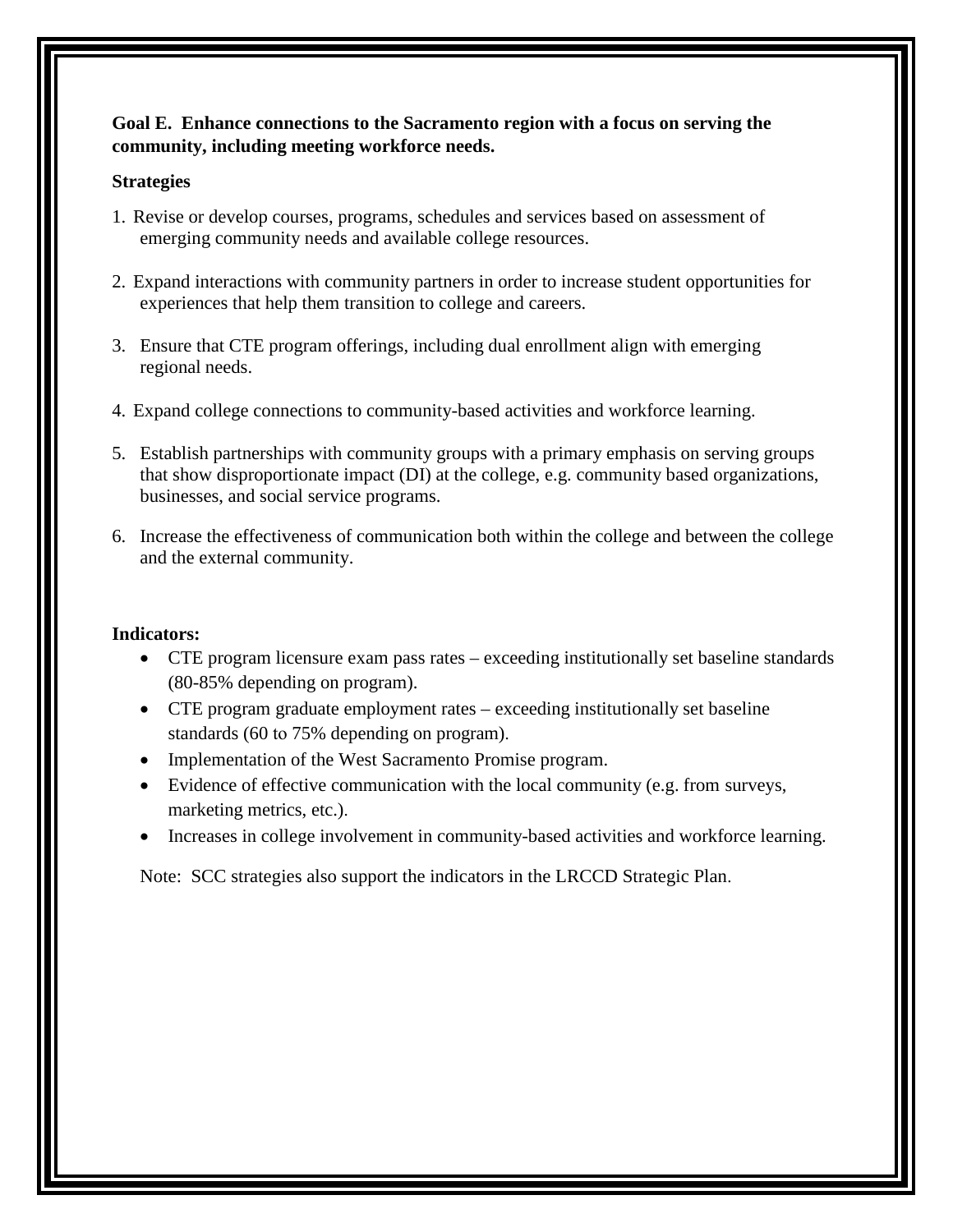# INTEGRATED PLANNING OVERVIEW

The College's Mission, Vision and Values, supported by the strategic directions lead to the operational work of the College. Continuous improvement is led by the indicators of college effectiveness associated with each goal.

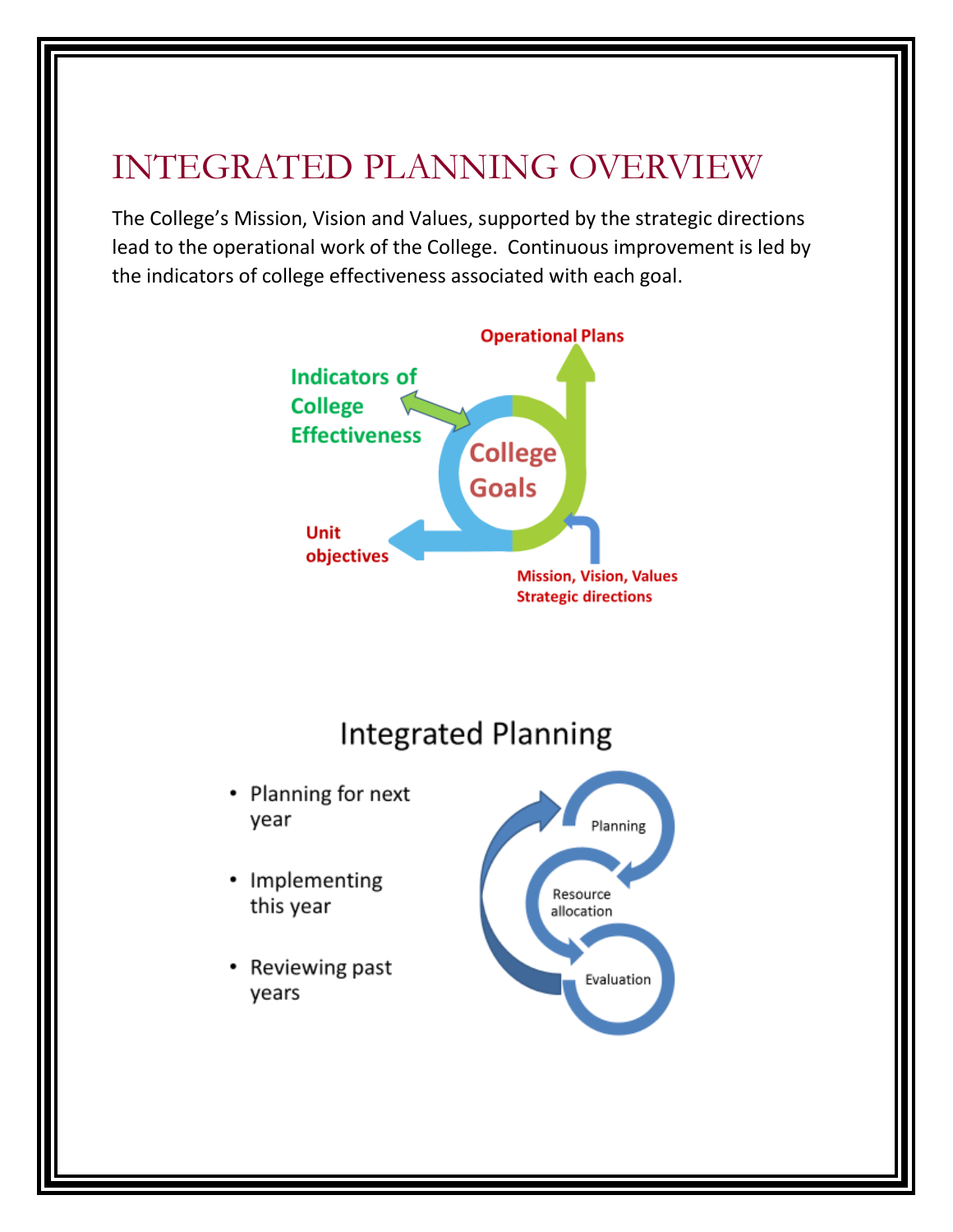Feedback loops connect district and college planning processes. This allows the college to conduct an annual cycle of evaluating data, setting goals, identifying objectives, allocating resources, implementing the plan, and evaluating results.